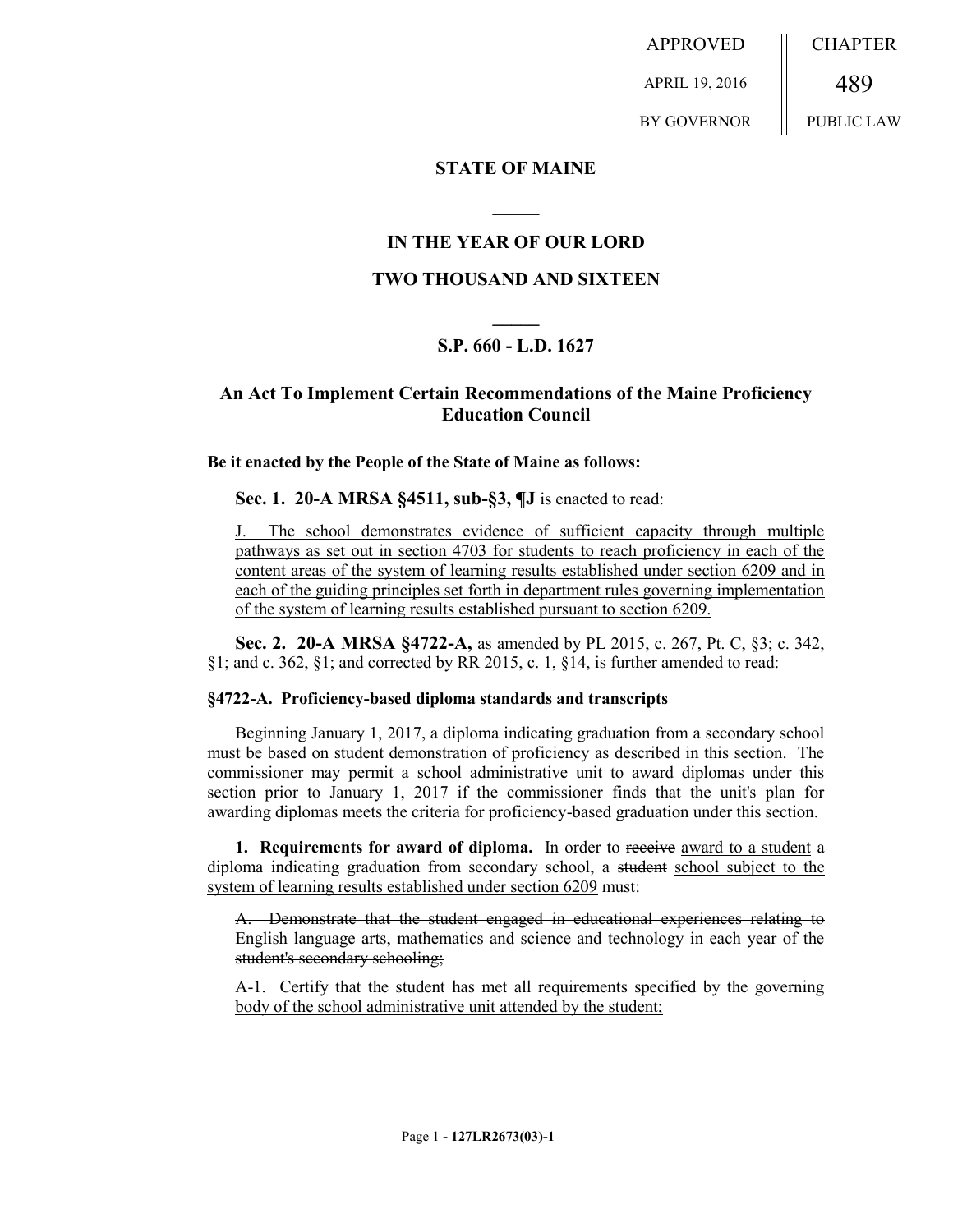B. Demonstrate Certify that the student has demonstrated proficiency in meeting state standards in all content areas of the system of learning results established under section 6209;

B-1. Phase in the following diploma requirements from the 2020-2021 school year to the 2024-2025 school year:

(1) For a student graduating in the graduating class of 2020-2021, certify that the student has demonstrated proficiency in meeting the state standards in the content areas of English language arts, mathematics, science and technology and social studies;

(2) For a student graduating in the graduating class of 2021-2022, certify that the student has demonstrated proficiency in meeting the state standards in the content areas of English language arts, mathematics, science and technology, social studies and at least one additional content area of the student's choice;

(3) For a student graduating in the graduating class of 2022-2023, certify that the student has demonstrated proficiency in meeting the state standards in the content areas of English language arts, mathematics, science and technology, social studies and at least 2 additional content areas of the student's choice;

(4) For a student graduating in the graduating class of 2023-2024, certify that the student has demonstrated proficiency in meeting the state standards in the content areas of English language arts, mathematics, science and technology, social studies and at least 3 additional content areas of the student's choice; and

(5) For a student graduating in the graduating class of 2024-2025 and for each subsequent graduating class, certify that the student has demonstrated proficiency in meeting the state standards in all content areas.

For the purposes of this paragraph, "content areas" refers to the content areas of the system of learning results established under section 6209.

C. Demonstrate Certify that the student has demonstrated proficiency in each of the guiding principles set forth in department rules governing implementation of the system of learning results established pursuant to section 6209; and

D. Meet any other requirements specified by the governing body of the school administrative unit attended by the student.

E. Certify that the student has engaged in educational experiences relating to English language arts, mathematics and science and technology in each year of the student's secondary schooling.

**2. Method of gaining and demonstrating proficiency.** Students must be allowed to gain proficiency through multiple pathways, as described in section 4703, and must be allowed to demonstrate proficiency by presenting multiple types of evidence, including but not limited to teacher-designed or student-designed assessments, portfolios, performance, exhibitions, projects and community service.

**3. Exceptions.** Notwithstanding subsection 1, a student may be awarded a diploma indicating graduation from a secondary school in the following circumstances.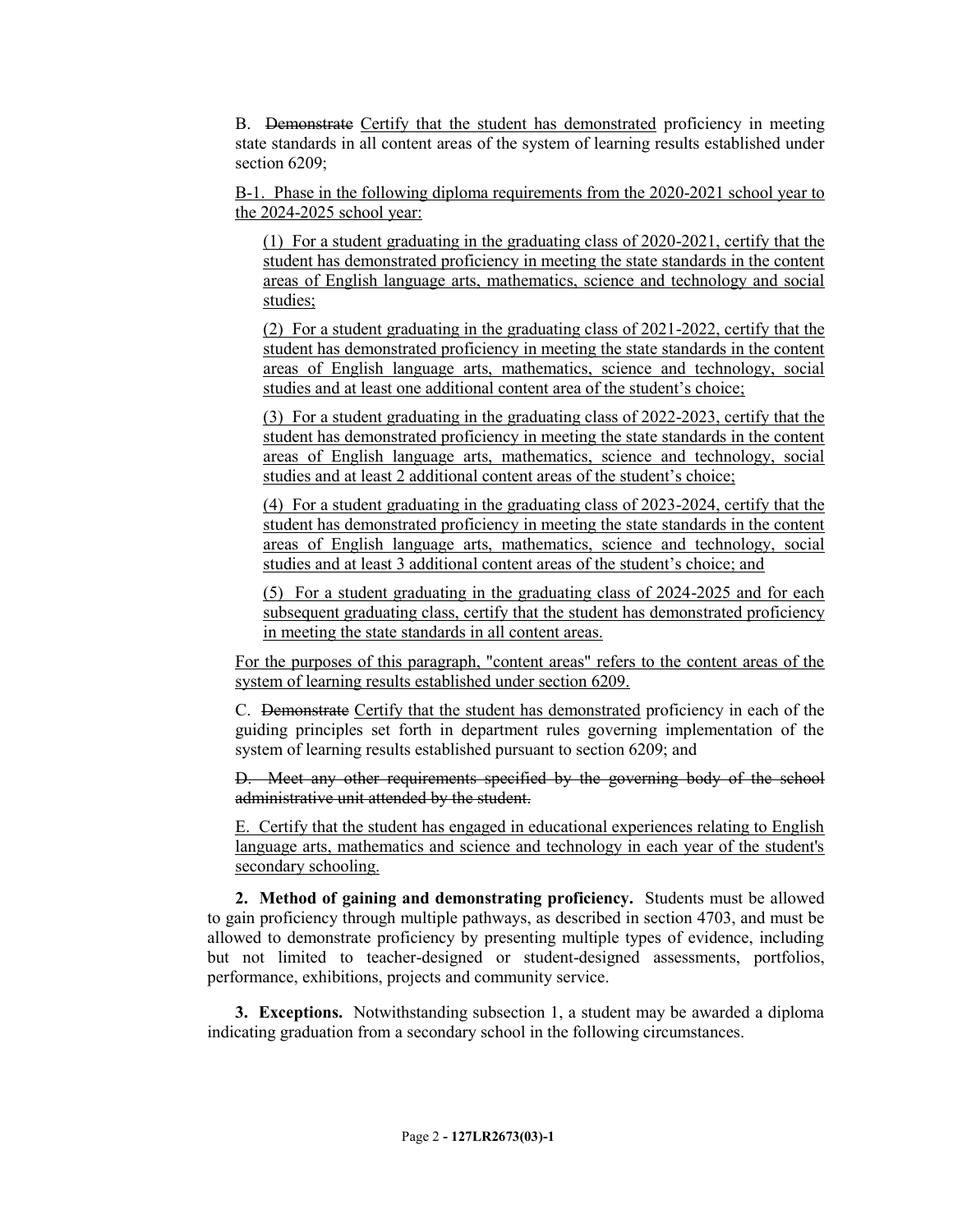A. A student who is a child with a disability, as defined in section 7001, subsection 1-B, who achieves proficiency as required in may meet the requirements of subsection 1, as specified by the goals and objectives of the child's individualized education plan, may be awarded a high school diploma and become eligible for a diploma by demonstrating proficiency in state standards established in the system of learning results through performance tasks and accommodations that maintain the integrity of the standards as specified in the student's individualized education program by the student's individualized education program team pursuant to the requirements of chapter 301.

B. A student who has satisfactorily completed the freshman year in an accredited degree-granting institution of higher education may be is eligible to receive a high school diploma from the secondary school the student last attended.

B-1. A student who has satisfactorily completed the junior and senior years in a dual enrollment career and technical education program formed pursuant to chapter 229 and who successfully demonstrates proficiency as required in subsection 1 may be eligible to receive a high school diploma from the secondary school the student last attended.

B-2. For the graduating class of 2020-2021 and each subsequent graduating class, a student who has satisfactorily completed a state-approved career and technical education program of study and either met 3rd-party-verified national or state industry standards set forth in department rules established pursuant to section 8306-B or earned 6 credits in a dual enrollment career and technical education program formed pursuant to chapter 229 from a regionally accredited institution of higher education and who has successfully demonstrated proficiency in meeting state standards in the content areas and the guiding principles set forth in department rules governing implementation of the system of learning results established pursuant to section 6209, is eligible to receive a high school diploma from the secondary school the student last attended. A student may be awarded a high school diploma from the secondary school the student last attended in accordance with the phase-in of the following diploma requirements for the graduating class of 2020-2021 to the graduating class of 2023-2024:

(1) For a student graduating in the graduating class of 2020-2021, the student has demonstrated proficiency in meeting the state standards in the content areas of English language arts, mathematics and social studies;

(2) For a student graduating in the graduating class of 2021-2022, the student has demonstrated proficiency in meeting the state standards in the content areas of English language arts, mathematics, social studies and at least one additional content area of the student's choosing;

(3) For a student graduating in the graduating class of 2022-2023, the student has demonstrated proficiency in meeting the state standards in the content areas of English language arts, mathematics, social studies and at least 2 additional content areas of the student's choosing; and

(4) For a student graduating in the graduating class of 2023-2024 and in each subsequent graduating class, the student has demonstrated proficiency in meeting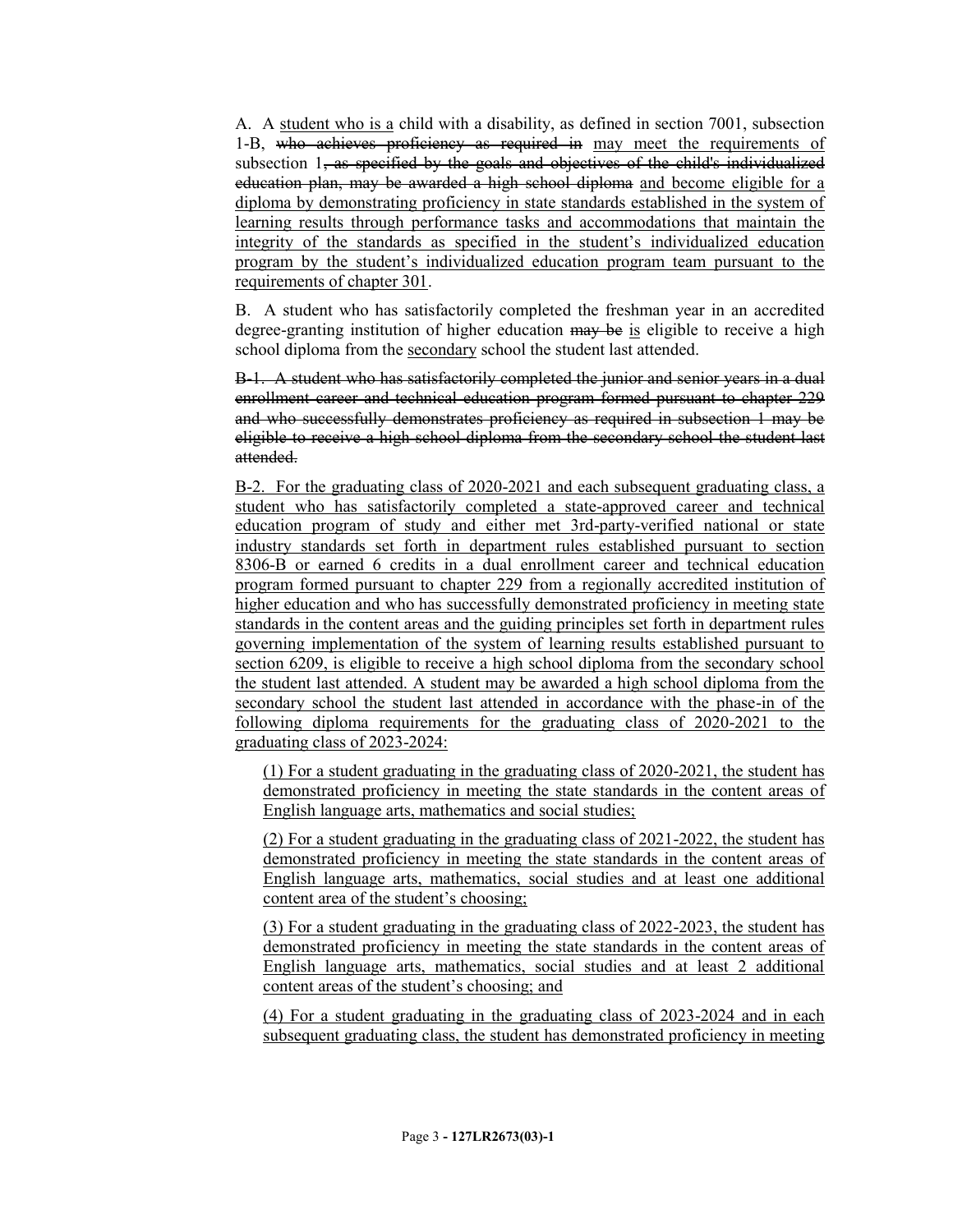the state standards in the content areas of English language arts, mathematics, social studies and at least 3 additional content areas of the student's choosing.

For the purposes of this paragraph, "content areas" refers to the content areas of the system of learning results established under section 6209.

D. A school administrative unit may award a high school diploma to a student who has met the standards set forth in a waiver request that was approved by the commissioner pursuant to section 4502, subsection 8.

E. A person may be awarded a high school diploma, including a posthumous award, if the person or a family member of the person applies to a secondary school and:

(1) The person:

(a) Attended a secondary school in the geographic area now served by the secondary school from which a diploma is requested; or

(b) Resides at the time of application for a diploma in the geographic area served by the secondary school from which a diploma is requested;

(2) The person did not graduate or receive a diploma from a secondary school because the person left secondary school to serve in the Armed Forces and served during the following periods:

- (a) World War II, from December 7, 1941 to August 16, 1945;
- (b) The Korean Conflict;
- (c) The Vietnam War era, from February 28, 1961 to May 7, 1975; or

(d) The period of wartime or peacetime after a period of wartime described in division (a), (b) or  $(c)$ ; and

(3) The person received an honorable discharge or a certificate of honorable service from the Armed Forces.

For the purposes of this paragraph, "Armed Forces" means the United States Army, Navy, Air Force, Marine Corps, and Coast Guard and the Merchant Marines merchant marine.

**4. Grants; contingent extension of full implementation.** During the period of transition to proficiency-based graduation in accordance with this section, the department, if funds are available, shall make annual transition grants to each school administrative unit equal to 1/10 of 1% of the school administrative unit's total cost of education calculated under section 15688, subsection 1 to be used in the manner determined by the school administrative unit to fund the costs of the transition not otherwise subsidized by the State through the 2014-2015 school year. The date for implementation of the awarding of diplomas based on student demonstration of proficiency as described in this section is extended one year for each year for which transition grants are not made available to a school administrative unit or for which levels of general purpose aid for local schools fall below school year 2012-2013 levels. Beginning in the 2015-2016 school year to the 2020-2021 school year, the department, if funds are available, shall make annual transition grants to each school administrative unit that operates schools equal to 1/9 of 1% of the school administrative unit's total cost of education calculated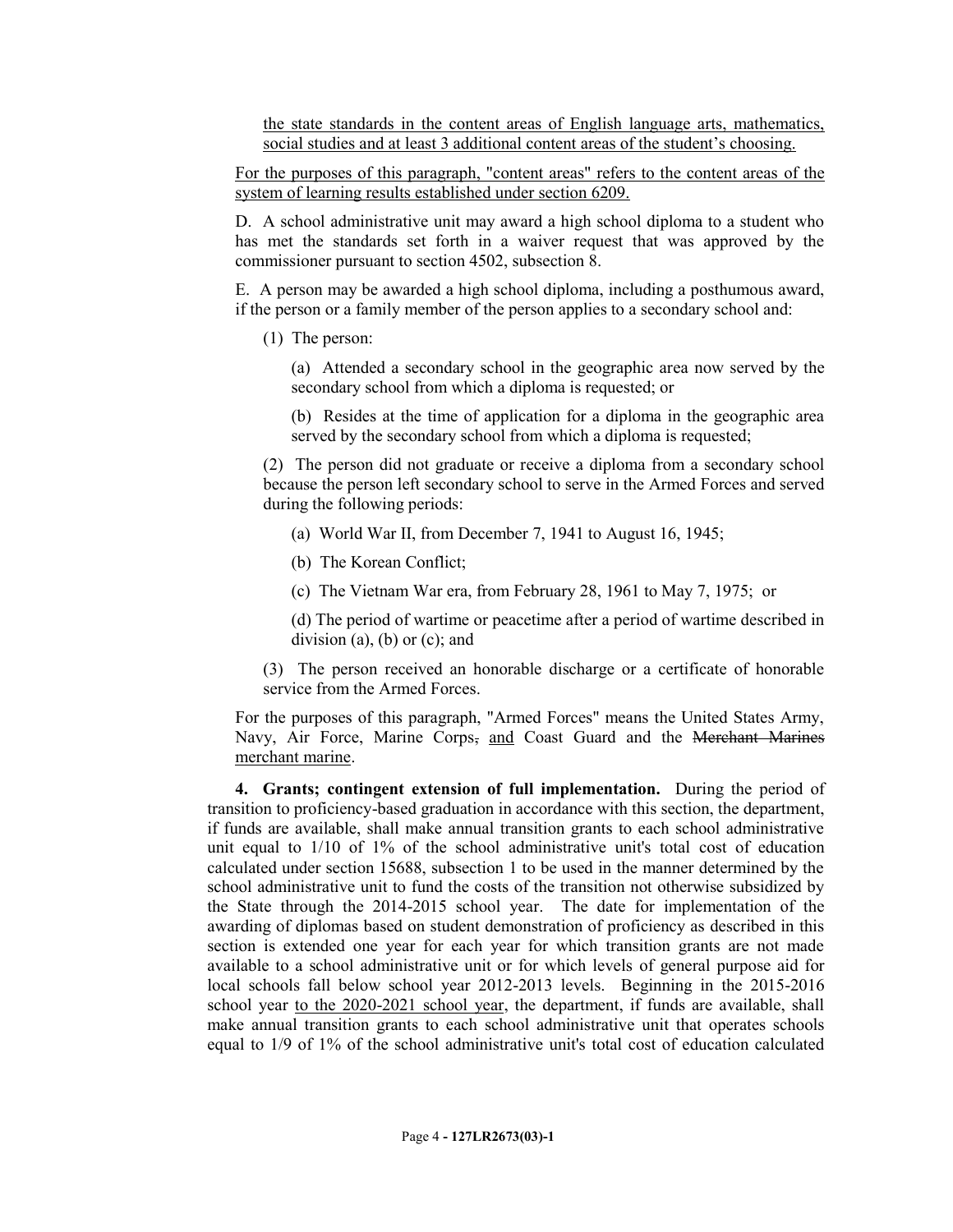under section 15688, subsection 1 to be used in the manner determined by the school administrative unit to fund the costs of the transition not otherwise subsidized by the State, including the transition to proficiency-based graduation in accordance with this section and the proficiency-based reporting and credentials requirements in accordance with section 6209, subsection 3-A.

**5. Transcripts and certification of content area proficiency.** A In addition to maintaining a high school transcript for each student, a school administrative unit shall certify each student's content area proficiency and may award a certificate of content area proficiency to a student for each content area in the system of learning results established under section 6209 in which the student has demonstrated proficiency. A certificate Certification of content area proficiency may must be included in with the student's permanent academic transcript, and a student may use a certificate certification of content area proficiency as an official credential of academic achievement for the purposes of employment and postsecondary education. If When a school administrative unit awards certificates of certifies content area proficiency, it shall report its issuance of certificates these certifications of content area proficiency to the department, and the department may shall collect and aggregate these data as evidence of intermediate progress towards high school graduation goals.

**6. Implementation of proficiency-based diplomas and transcripts.** Beginning in the 2015-2016 2016-2017 school year, the department shall annually collect and report data on the progress of public schools and public charter schools towards the implementation of proficiency-based diplomas and transcripts in relation to the ongoing transition plan required pursuant to section 4502, subsection 1, including the number of students graduating with proficiency-based diplomas and, the number of students awarded proficiency concluding their high school careers proficient in each of the content areas of the system of learning results established under section 6209 and in each of the guiding principles set forth in department rules governing implementation of the system of learning results established pursuant to section 6209 and the number of students certified as ready for college and careers. By January 15, 2017, and annually thereafter, the department shall provide an annual report of the data collected for the prior school year to the joint standing committee of the Legislature having jurisdiction over education matters, and the department shall post the annual report on its publicly accessible website.

**7. Rulemaking.** The commissioner shall develop rules to accomplish the purposes of this section. Rules adopted by the commissioner under this section must:

A. Allow local flexibility and innovation in developing consistent graduation standards, enable school administrative units to continue current progress aligned with the phase-in of the standards and proficiency requirements in subsection 1, paragraph B-1 and subsection 3, paragraph B-2 and describe standard criteria for ensuring equal educational opportunities for students;

B. Allow the commissioner to identify the manner in which the opportunities for learning in multiple pathways of career and technical education programs may be used to satisfy certain components of the system of learning results established under section 6209; and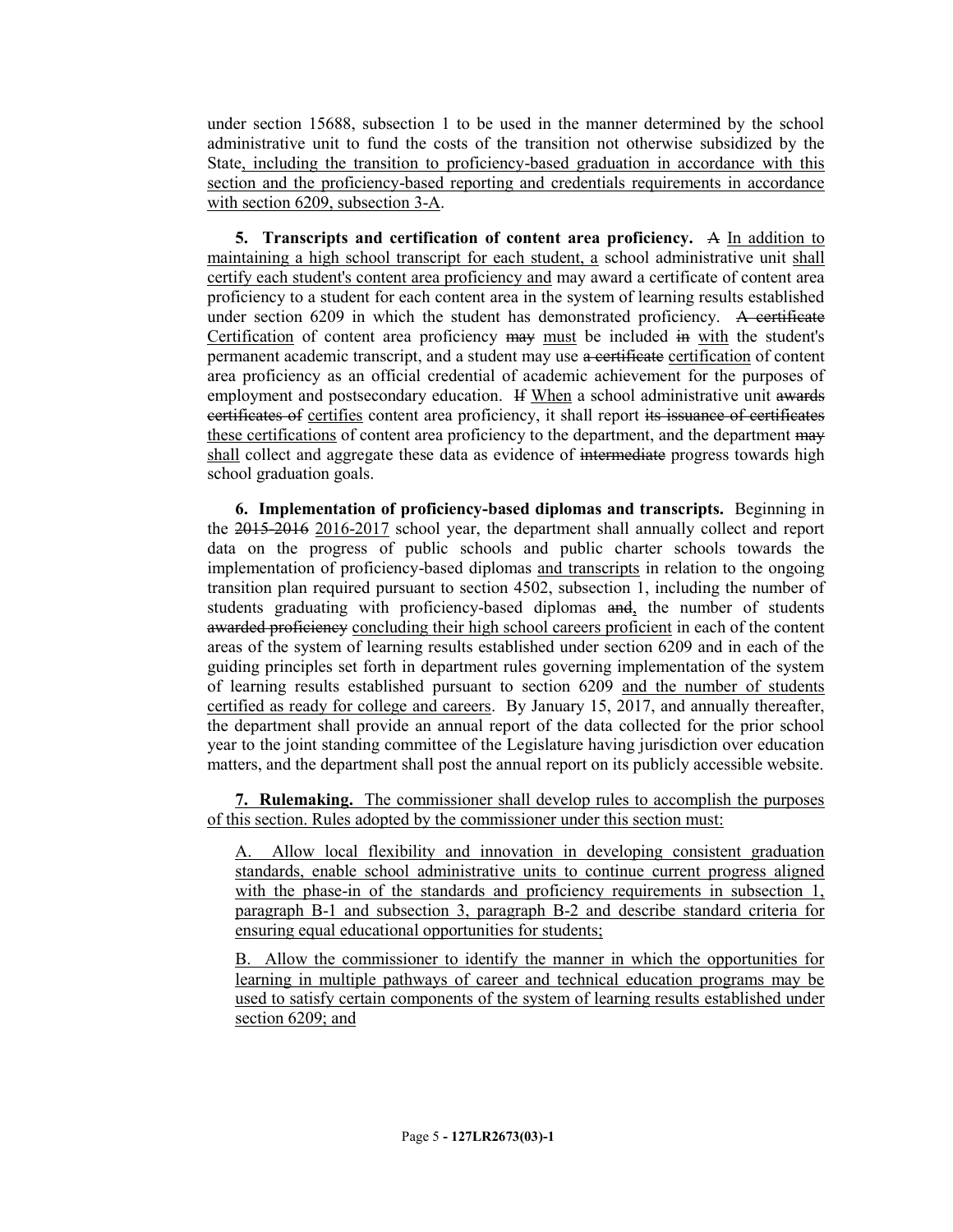C. Address the appropriate placement of students in career and technical education programs while ensuring that all students be exposed to all the content areas of the system of learning results established under section 6209 through the 10th year of their studies.

Rules adopted pursuant to this subsection are routine technical rules as defined in Title 5, chapter 375, subchapter 2-A.

**Sec. 3. 20-A MRSA §6209, first ¶,** as amended by PL 2015, c. 40, §5, is further amended to read:

The department in consultation with the state board shall establish and implement a comprehensive, statewide system of learning results, which may include a core of standards in English language arts and mathematics for kindergarten to grade 12 established in common with the other states, as set forth in this section and in department rules implementing this section and other curricular requirements. The department must establish accountability standards at all grade levels in the areas of mathematics; reading; and science and technology. The department shall establish parameters for essential instruction and graduation requirements in English language arts; mathematics; science and technology; social studies; career and education development; visual and performing arts; health, physical education and wellness; and world languages. Only students in a public school, a public charter school as defined in section 2401, subsection 9 or a private school approved for tuition purposes that enrolls at least 60% publicly funded students, as determined by the previous school year's October and April average enrollment, are is required to participate in the system of learning results set forth in this section and in department rules implementing this section and other curricular requirements. The commissioner shall develop accommodation provisions for instances where course content conflicts with sincerely held religious beliefs and practices of a student's parent or guardian. The system must be adapted to accommodate children with disabilities as defined in section 7001, subsection 1-B.

**Sec. 4. 20-A MRSA §6209, sub-§2,** as amended by PL 2007, c. 259, §5, is further amended to read:

**2. Parameters for essential instruction and graduation requirements.** Each student shall study and school subject to the provisions of this section shall ensure sufficient opportunity and capacity through multiple pathways for all students to study and achieve proficiency in the areas of:

- A. Career and education development;
- B. English language arts;
- C. World languages;
- D. Health, physical education and wellness;
- E. Mathematics;
- F. Science and technology;
- G. Social studies; and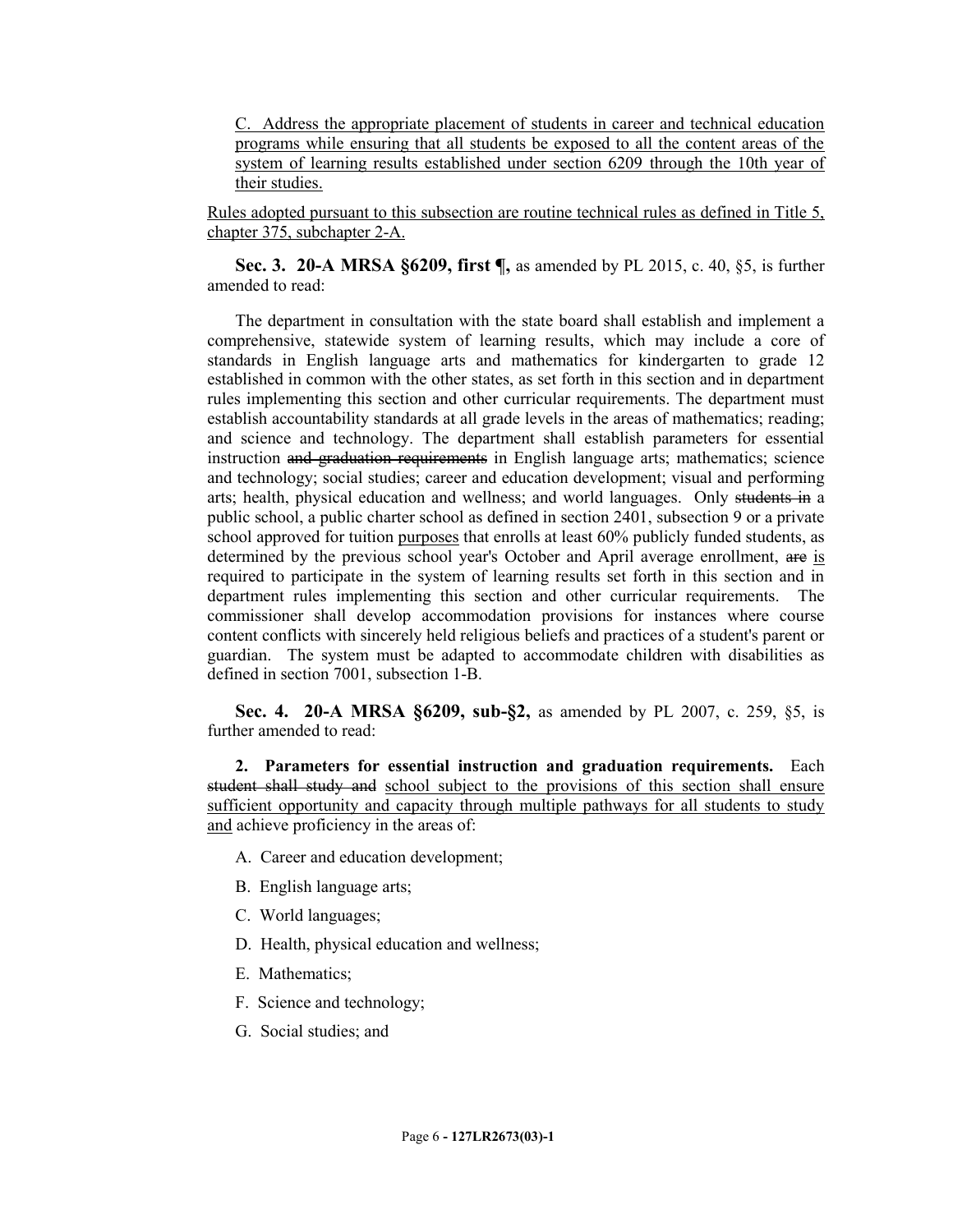H. Visual and performing arts.

**Sec. 5. 20-A MRSA §6209, sub-§3-A** is enacted to read:

**3-A. Transcripts.** A school subject to this section shall:

A. Maintain student transcripts containing certification of proficiency for each content area and guiding principle in the system of learning results pursuant to this section in which the student has demonstrated proficiency;

B. Certify on the basis of objective measures in the transcript a student's postsecondary readiness; and

C. Establish a transcript that meets the requirements of paragraphs A and B as an officially sanctioned credential of student learning for admission to a postsecondary education institution and employment in a business, trade or industry.

**Sec. 6. 20-A MRSA §6209, sub-§4,** as amended by PL 2013, c. 244, §2, is further amended to read:

**4. Review cycle.** The commissioner shall conduct a review of the content standards and performance indicators by content area on a 5-year cycle beginning in the 2015-2016 school year. The review of the content standards and performance indicators for the content area of social studies, including student achievement of proficiency in personal finance, must be included in the commissioner's review during the 2015-2016 school year. Any changes that are recommended must be approved through the same process used for establishment of the system of learning results. Beginning in the 2016-2017 school year, the commissioner shall review and make recommendations for objective measures that may be used to substantiate school certifications of postsecondary readiness.

**Sec. 7. 20-A MRSA §6211,** as enacted by PL 2001, c. 454, §33, is amended to read:

#### **§6211. Rulemaking**

The commissioner shall develop rules to accomplish the purposes of this chapter. Rules adopted by the commissioner under this chapter must include guidelines and protocols to strengthen the capacity of school administrative units to ensure sufficient opportunity through multiple pathways for all students to achieve proficiency in meeting the state standards and guiding principles under the system of learning results established pursuant to section 6209. Rules adopted pursuant to this chapter are major substantive rules as defined in Title 5, chapter 375, subchapter II-A 2-A.

**Sec. 8. 20-A MRSA §15686-A, sub-§4** is enacted to read:

**4. Components to be reviewed beginning in fiscal year 2017-18.** Beginning in fiscal year 2017-18, and at least every 3 years thereafter, the commissioner, using information provided by a statewide education policy research institute, shall review the essential programs and services components under this chapter related to implementation of proficiency-based reporting and graduation requirements and shall submit to the joint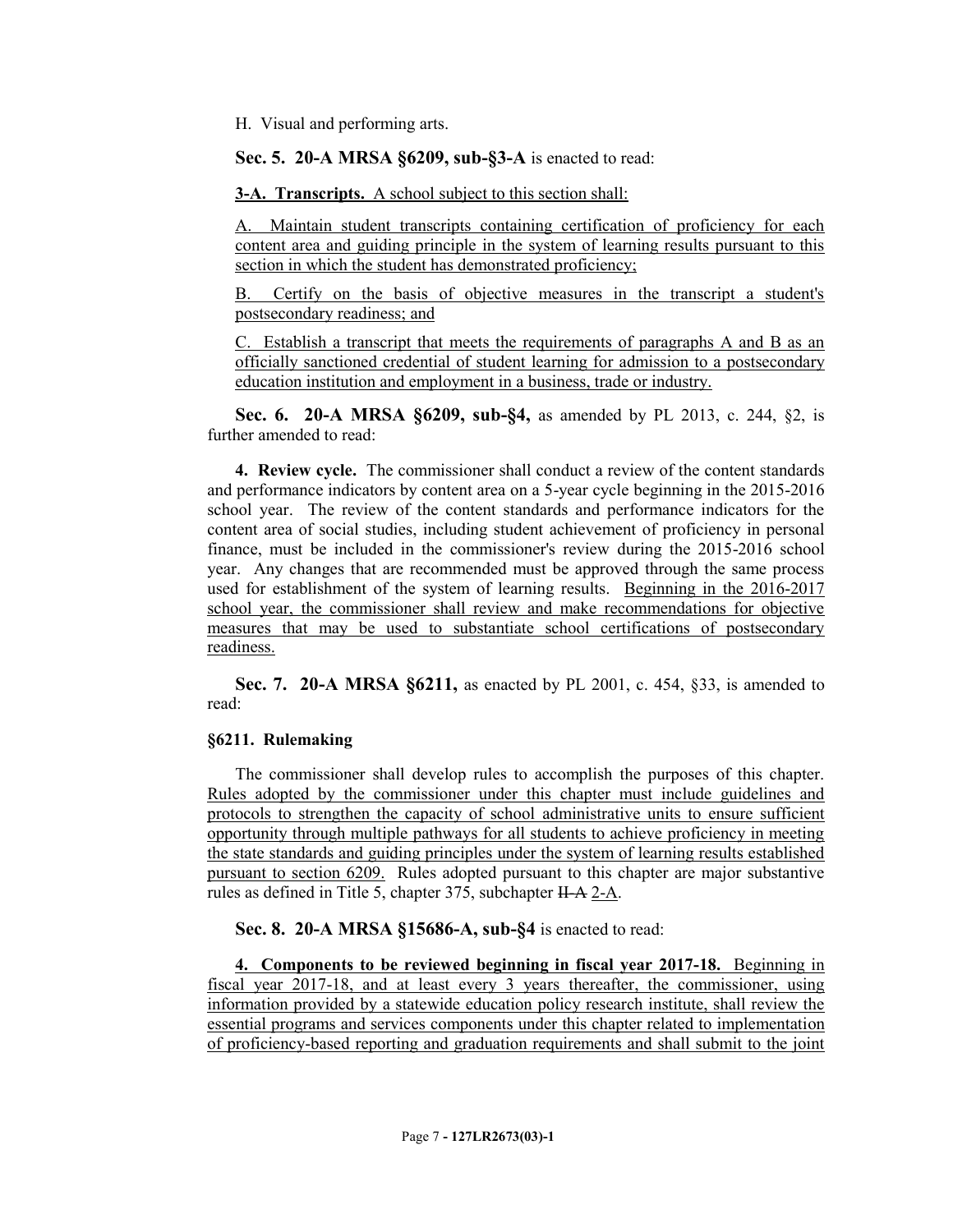standing committee of the Legislature having jurisdiction over education matters any recommended legislative changes.

**Sec. 9. 20-A MRSA §15688-A, sub-§3,** as enacted by PL 2013, c. 368, Pt. C, §12, is amended to read:

**3. Transition to proficiency-based diplomas.** The commissioner may expend and disburse funds to support the transition to proficiency-based diplomas pursuant to section 4722-A, subsection 4, including the proficiency-based reporting and credentials requirements of section 6209, subsection 3-A.

**Sec. 10. 20-A MRSA §15689-C, sub-§1,** as amended by PL 2015, c. 389, Pt. C, §8, is further amended to read:

**1. Annual recommendations.** Prior to January 20th of each fiscal year, the commissioner, with the approval of the state board, shall recommend to the Governor and the Department of Administrative and Financial Services, Bureau of the Budget the funding levels that the commissioner recommends for the purposes of this chapter on the basis of section 15671. Beginning with the recommendations due in 2009, the commissioner's annual recommendations must be in the form and manner described in subsection 4.

**Sec. 11. 20-A MRSA §15689-D, sub-§1,** as amended by PL 2015, c. 54, §9, is further amended to read:

**1. Annual recommendations.** The Department of Administrative and Financial Services, Bureau of the Budget shall annually certify to the Legislature the funding levels that the Governor recommends under sections 15671, 15671-A, 15683, 15683-A, 15683-B, 15688-A, 15689 and 15689-A and the amount for any other components of the total cost of funding public education from kindergarten to grade 12 pursuant to this chapter. The Governor's recommendations must be transmitted to the Legislature within the time schedules set forth in Title 5, section 1666 and in the form and manner described in subsection 2 and these recommendations must be posted on the department's publicly accessible website. The commissioner may adjust, consistent with the Governor's recommendation for funding levels, per-pupil amounts not related to staffing pursuant to section 15680 and targeted funds pursuant to section 15681.

**Sec. 12. Department of Education; rules.** The Department of Education shall provide guidance and, as necessary, amend rules in accordance with the rulemaking provisions established under the Maine Revised Statutes, Title 20-A, section 7005, subsection 1 in order to establish strategies by which special education students with individual education plans may demonstrate proficiency in meeting the state standards in and guiding principles established pursuant to the system of learning results established under Title 20-A, section 6209.

**Sec. 13. Commissioner of Education; rulemaking.** By January 2, 2017, the Commissioner of Education shall provisionally adopt or amend rules in accordance with the rulemaking provisions established under the Maine Revised Statutes, Title 20-A, section 253, subsection 9 and Title 20-A, section 6211 in order to ensure compliance with